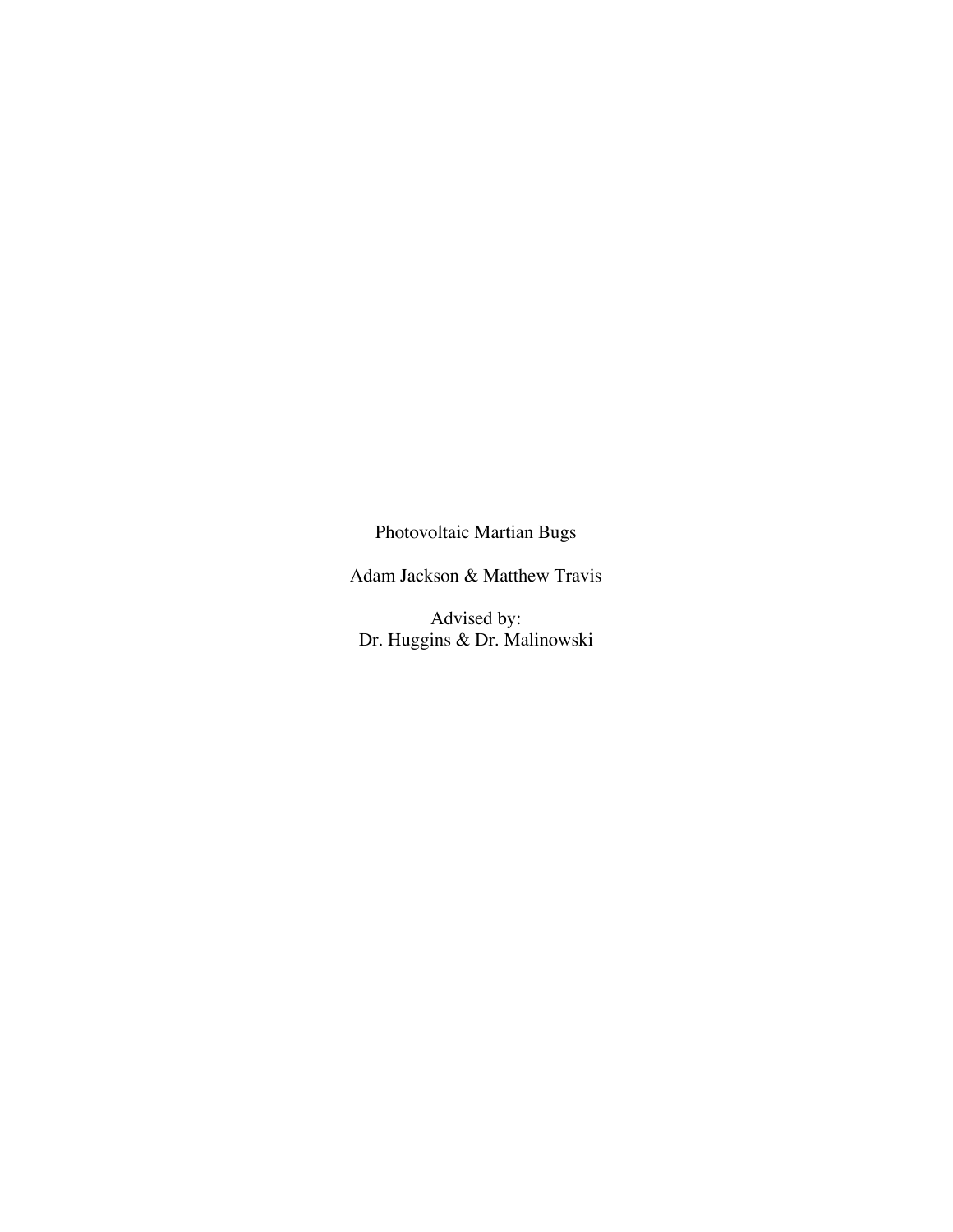## **Abstract**

The goal of this project is to create a solar-powered autonomous robot capable of continuous operation under adequate light conditions. The system is based around a low power 8051 microcontroller. The microcontroller provides the modes of operation that the robot uses to interact with its environment. These modes are influenced by input from several sensors mounted on the robot.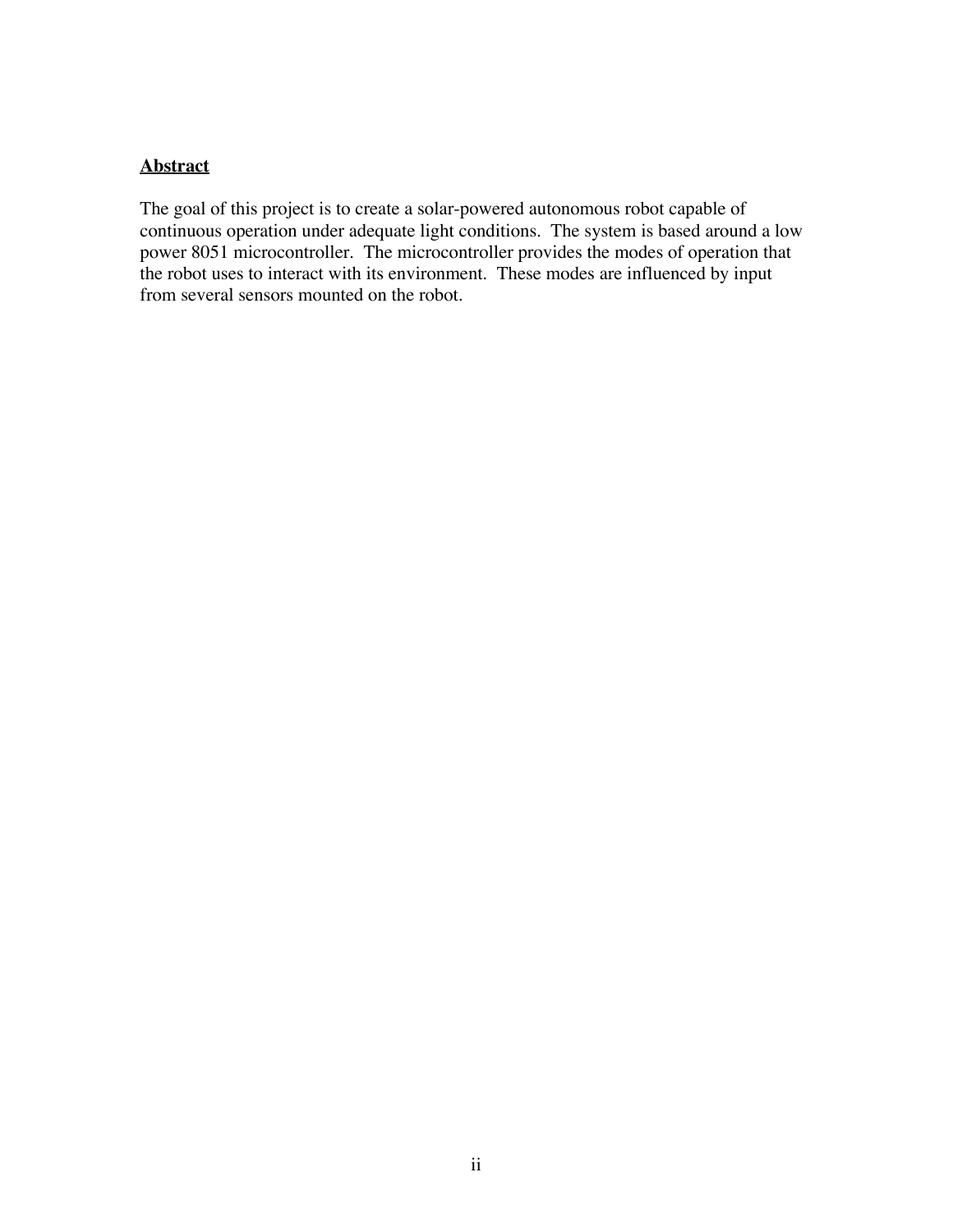## **Table of Contents**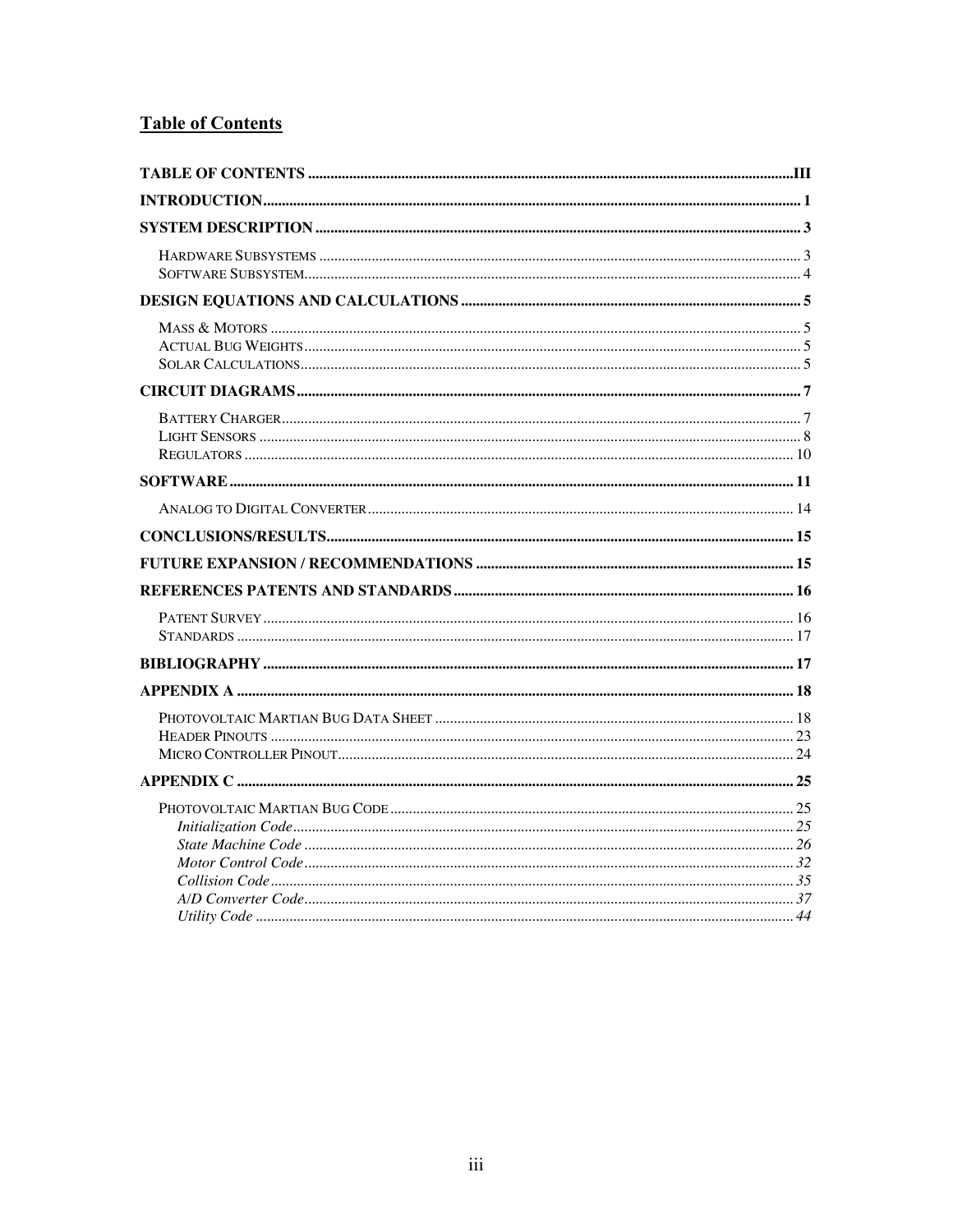## Introduction

The Photovoltaic Martian Bugs are small, autonomous, mobile, solar-powered robots equipped with two light sensors and three collision sensors. These inputs control the operation of the bugs in the primary operating modes. The output of the system will be motion created by a pair of drive motors. The inputs and outputs are depicted in Figure 1.

## **Figure 1: System Block Diagram**

The bugs have two modes of operation as shown in Figure 2. In the default sleep mode, the bugs wait for the light level detected by the light meter to be sufficient to enter active mode. Once in active mode the bug moves and interacts with its environment according to one or more behavioral settings. The backup battery will charge during this mode if sufficient power is available. If the light meter detects that the light level has become insufficient to maintain active mode, the controller circuitry will be alerted, and the bug will gracefully return to sleep mode.

The bugs have four behaviors during active mode. In the default random walk behavior, the bug moves N units forward, and then turns M degrees, continuously, where N and M are randomly chosen at each step. While the bug is moving it may make contact with obstacles (walls, feet, other bugs, etc.). In such an event the bug will stop, back up a fixed distance and turn 45 degrees away from the object. The bug will determine what direction to turn with a set of antenna-like feelers attached to contact switches. When the bug makes contact with one feeler it will back up and turn away from the object. For example, if the bug were to make contact with the left feeler, it would back up and turn